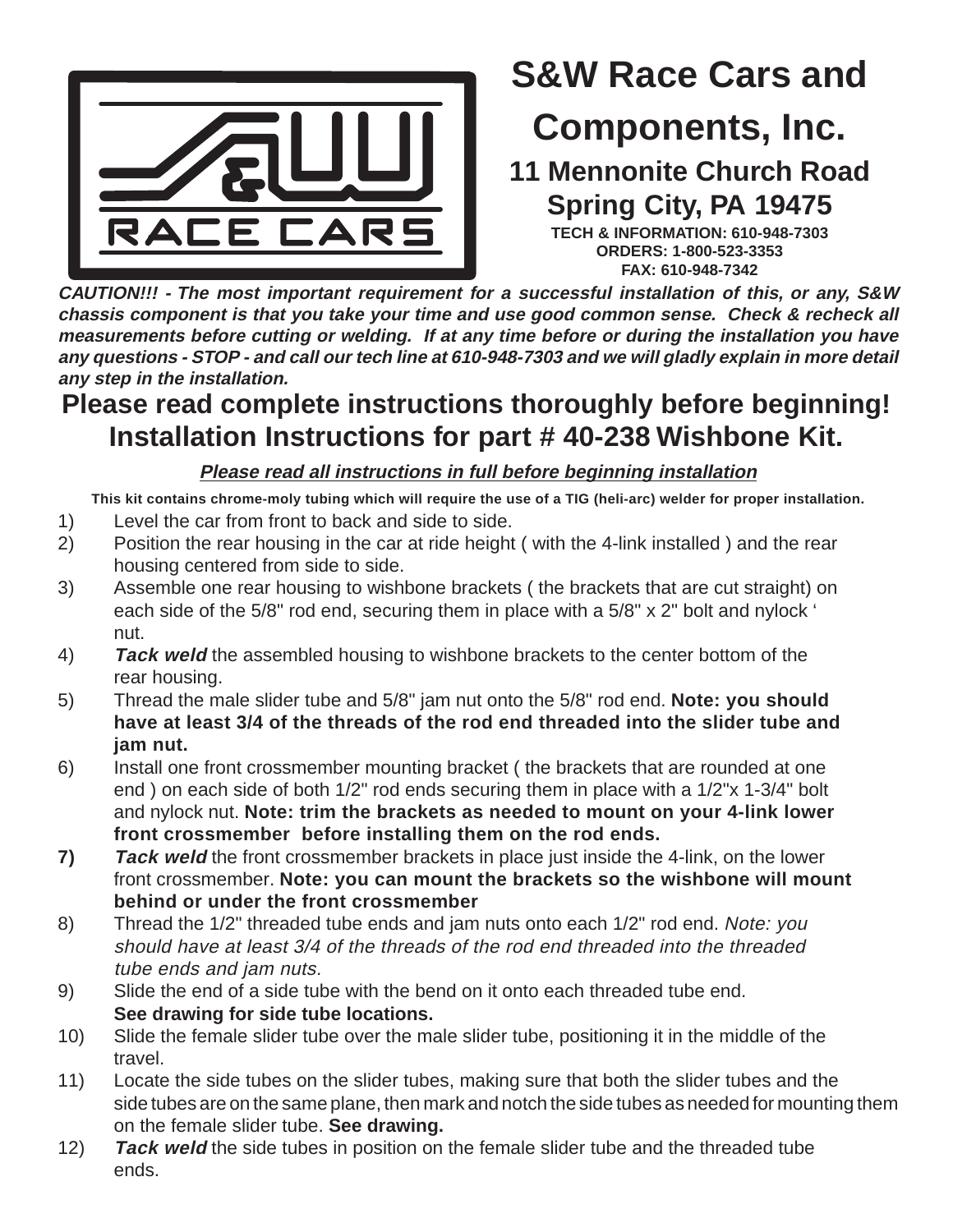- 13) Cut and notch the crossbrace tube so it will mount on the connecting points of the side tubes and the threaded tube ends. **See drawing for correct placement of the crossbrace.**
- 14) **Tack weld** the crossbrace in position.
- 15) With the drive shaft and all suspension components installed, move the rear housing up and down through it's travel, checking for binding and interference.
- 16) If all clearances are okay remove all the rod ends from the brackets and tube ends.
- 17) Finish welding all the brackets and threaded tube ends.
- 18) Reassemble and install the welded wishbone.

#### **If you have any questions during or after the installation of your wishbone kit, please call S&W Race Cars' tech line at (610) 948-7303.**

**Note: These instuctions are for the installation of an S&W Race Cars wishbone kit on a 9" Ford housing. If you are using a 12 bolt, a Dana or another type housing with a cast center, you may have to alter the installation process. Please call for further instructions if you are using one of these housings.**

### **Parts List For Wishbone Kit Part # 40-238**

| Qty.           | Part #  | <b>Description</b>                            |
|----------------|---------|-----------------------------------------------|
| $\overline{2}$ | 40-2381 | <b>Side Tube</b>                              |
| 1              | 40-2382 | <b>Cross Brace</b>                            |
| 1              | 40-2383 | <b>Threaded Male Slider Tube</b>              |
| 1              | 40-2384 | <b>Female Slider Tube</b>                     |
| 4              | 60-352  | Uni-Mounting Tabs (for the front crossmember) |
| $\mathbf{2}$   | 64-108  | 1/2" RHM Rod End                              |
| 1              | 64-110  | 5/8" RHM Rod End                              |
| $\overline{2}$ | 65-321  | 1/2" x 1-3/4" UNF Bolt                        |
| $\overline{2}$ | 65-135  | 1/2" UNF Nylock Nut                           |
| 1              | 65-061  | 5/8" x 2" UNF Bolt                            |
| 1              | 65-137  | 5/8" UNF Nylock Nut                           |
| $\overline{2}$ | 63-090  | 7/8" x .065 Wall x 1/2" Threaded Tube End     |
| $\overline{2}$ | 40-2385 | <b>Rear Housing To Wishbone Mounting Tab</b>  |
| $\overline{2}$ | 65-116  | 1/2" UNF Jam Nut                              |
| 1              | 65-118  | 5/8" UNF Jam Nut                              |